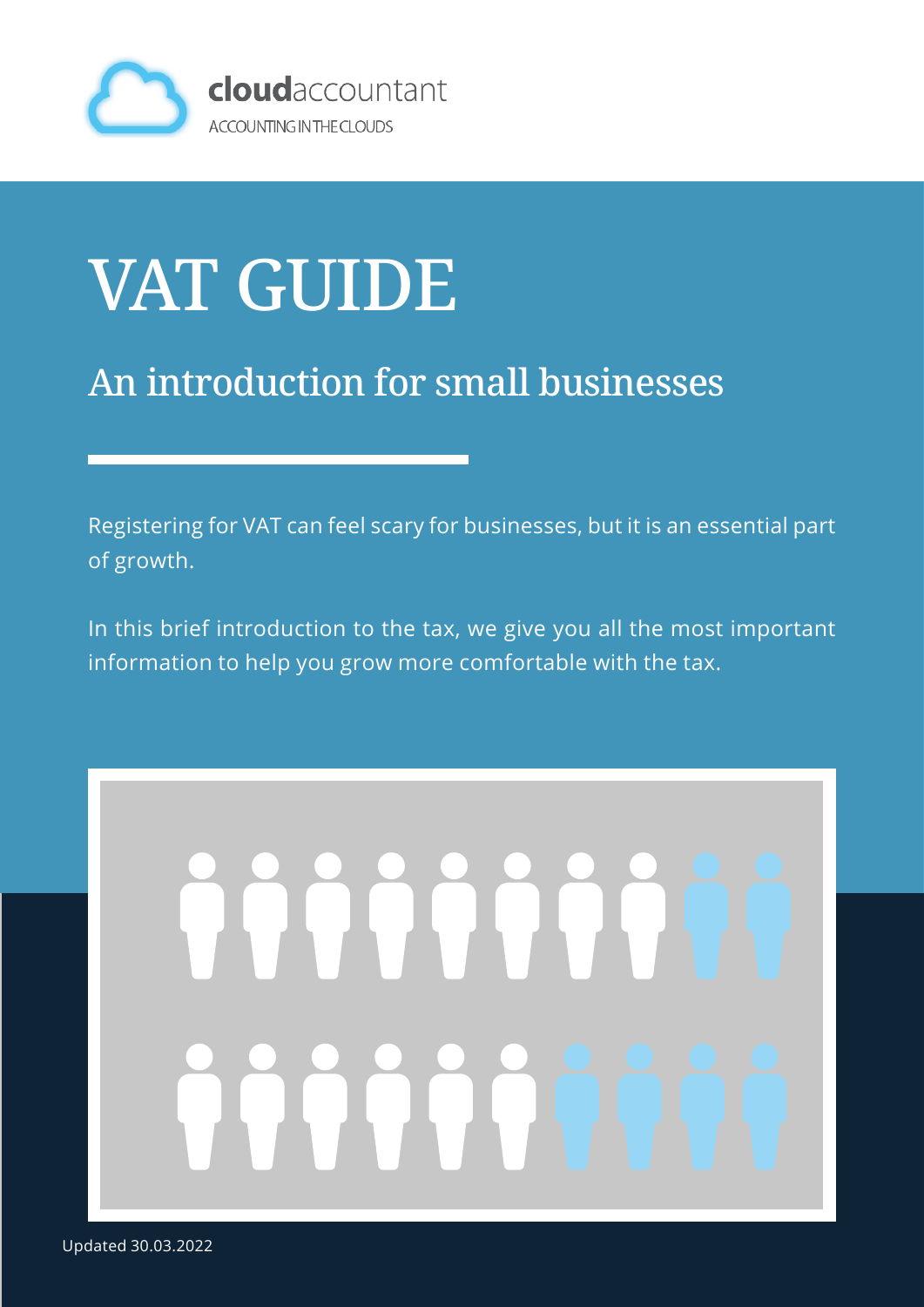### What is VAT?



VAT or Value Added Tax is a tax that's applied to most goods or services. It's paid by businesses and individuals, but not every business needs to charge VAT.

VAT is collected on sales invoices and paid on purchase invoices with the net amount collected being paid across to HMRC after completion and submission of a VAT return.

It's so important to understand when to register for VAT. Directors can make the mistake of registering too late and risk being fined or registering earlier than necessary, creating a headache with additional filing requirements.

**More information is available here https://www.gov.uk/vat-businesses**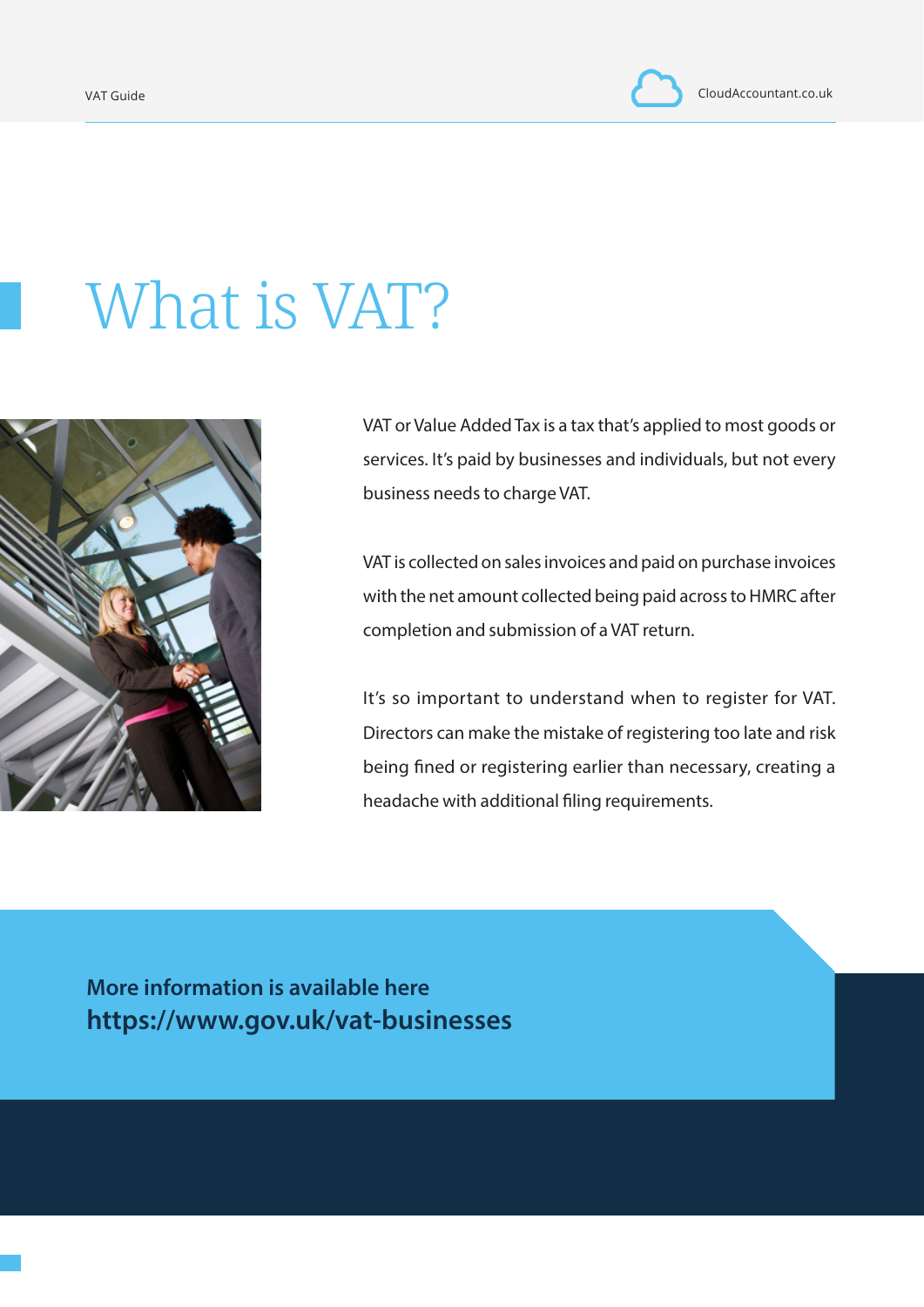#### How does VAT work?

Sole traders, limited companies and other businesses need to register for and charge VAT if their turnover exceeds £85,000 in a 12-month rolling period. If you think your turnover will exceed £85,000 in the next 30 days, you need to register your business for VAT immediately.

If you are below the VAT threshold you can voluntarily sign up. Some business chose to do this as they feel charging VAT makes them appear more professional to their customers. It is also necessary if a business needs to take advantage of the Flat Rate Scheme – more of that later.

Businesses must charge the standard rate of VAT (20%) on most goods and services. Some goods and services are subject to VAT at a discounted rate of 5%, while some products and services are exempt from VAT, including most food, children's clothing, financial services and insurance.

Becoming VAT registered means you charge more for your goods and services as your customers pay the total cost including VAT. You will need to keep this in mind, especially when your customer is an individual or a business that isn't VAT registered as they cannot reclaim the VAT cost they've incurred.

As a VAT registered business, you can reclaim the VAT you pay on items for the business. You will pay VAT at the time of purchase but can reclaim (offset against your Sales VAT collected) when filing your return.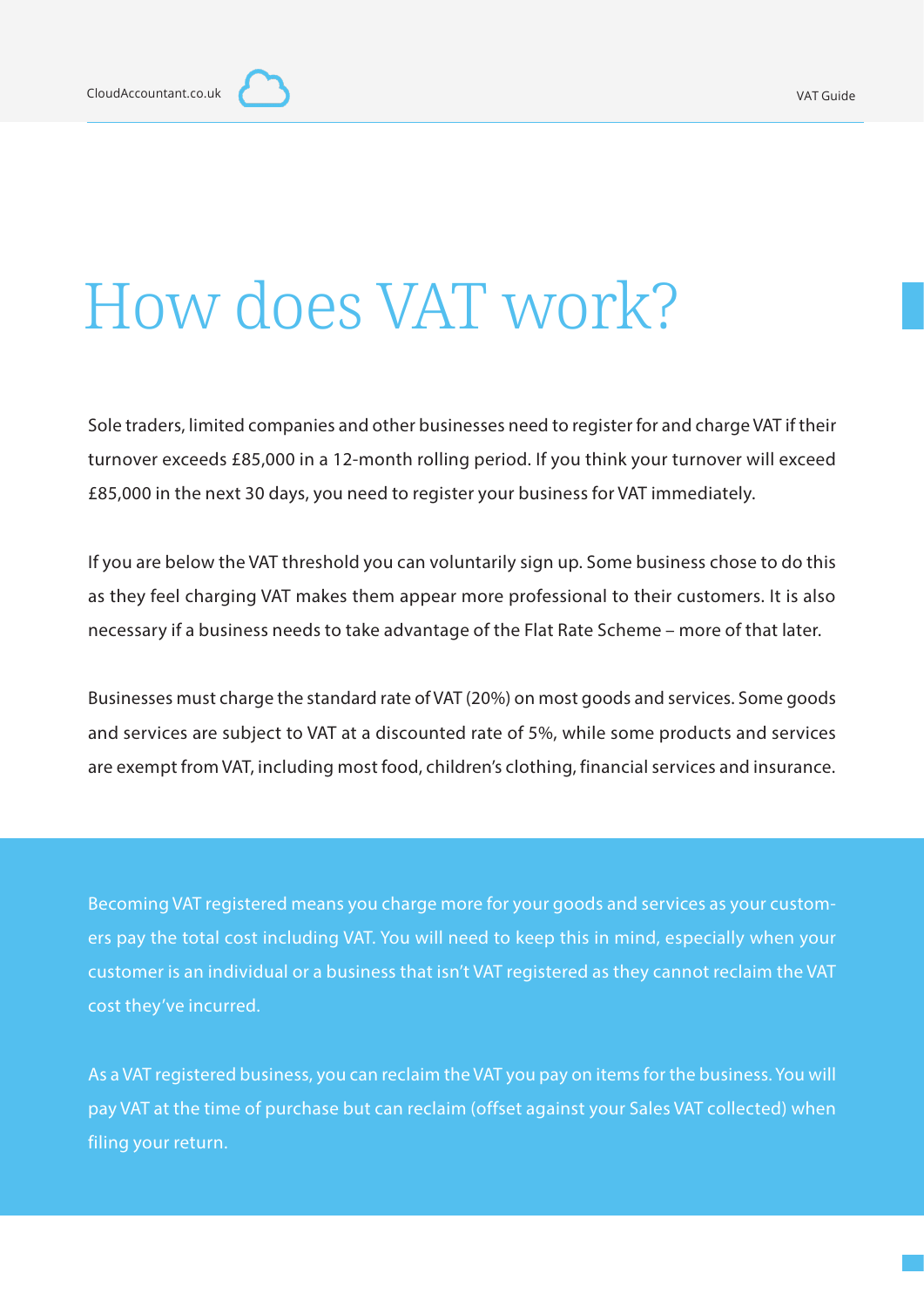VAT Guide CloudAccountant.co.uk

## What is Making Tax Digital for VAT?



Making Tax Digital for VAT is the first step in the government's tax digitisation programme.

Introduced in 2019, it means that all VAT-registered businesses in the UK need to file VAT returns using HMRC-approved software like FreeAgent or Xero.

The aim of MTD is to make the admin process for tax more efficient and simpler for the taxpayer.

There are plans to extend the scheme to Income Tax in 2023 and Corporation Tax by 2026.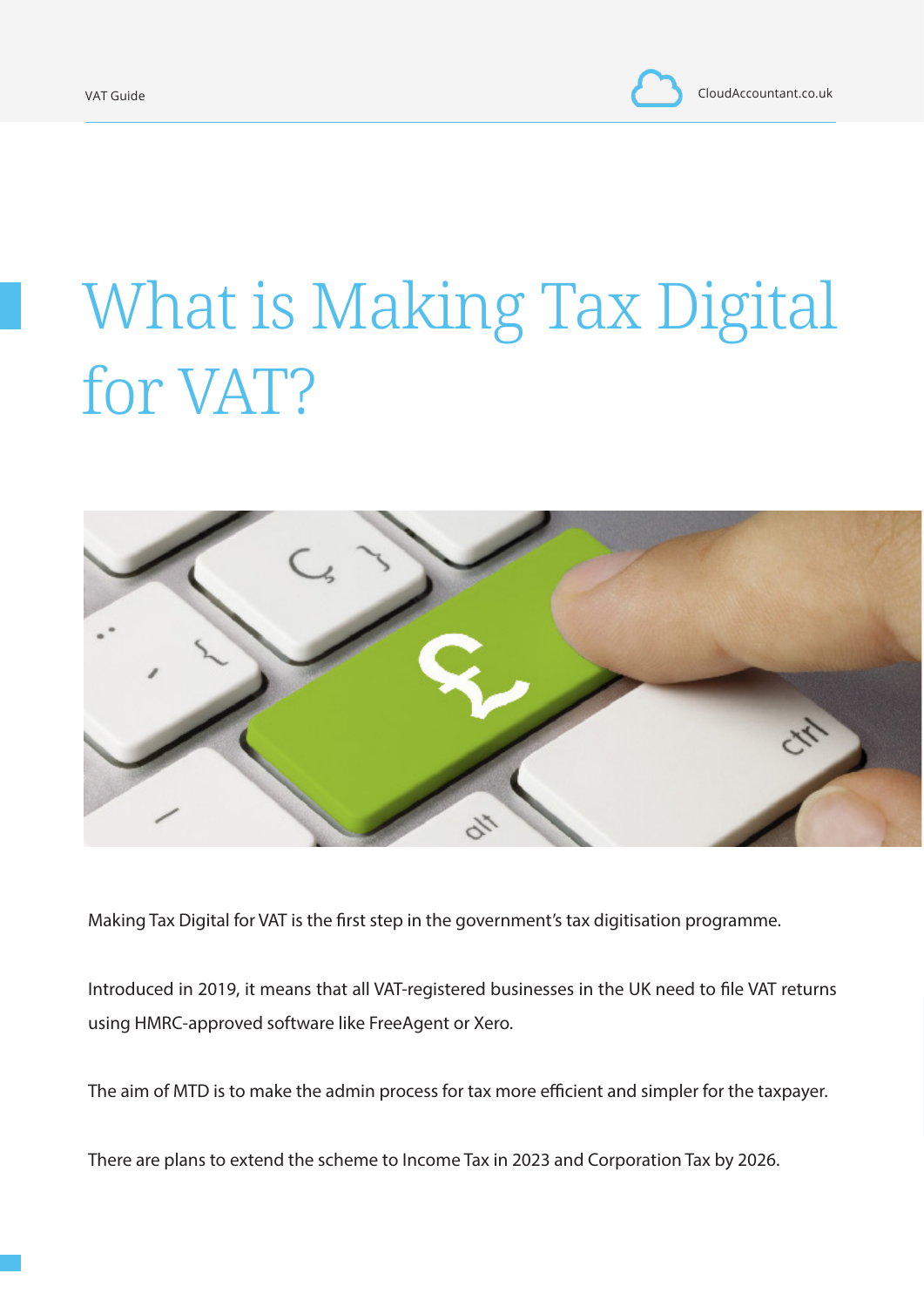## How do I charge VAT?

There are a number of different VAT schemes that businesses can use to charge and pay VAT. It's important you discuss which type of VAT scheme is the most appropriate for your business.

You can change the VAT scheme you're on at the end of a VAT period, which allows for flexibility if your circumstances change.

The most common types of VAT scheme are:

- **• Standard VAT scheme**
- **• Flat rate VAT scheme**

**More information is available here https://www.gov.uk/vat-businesses/vat-rates**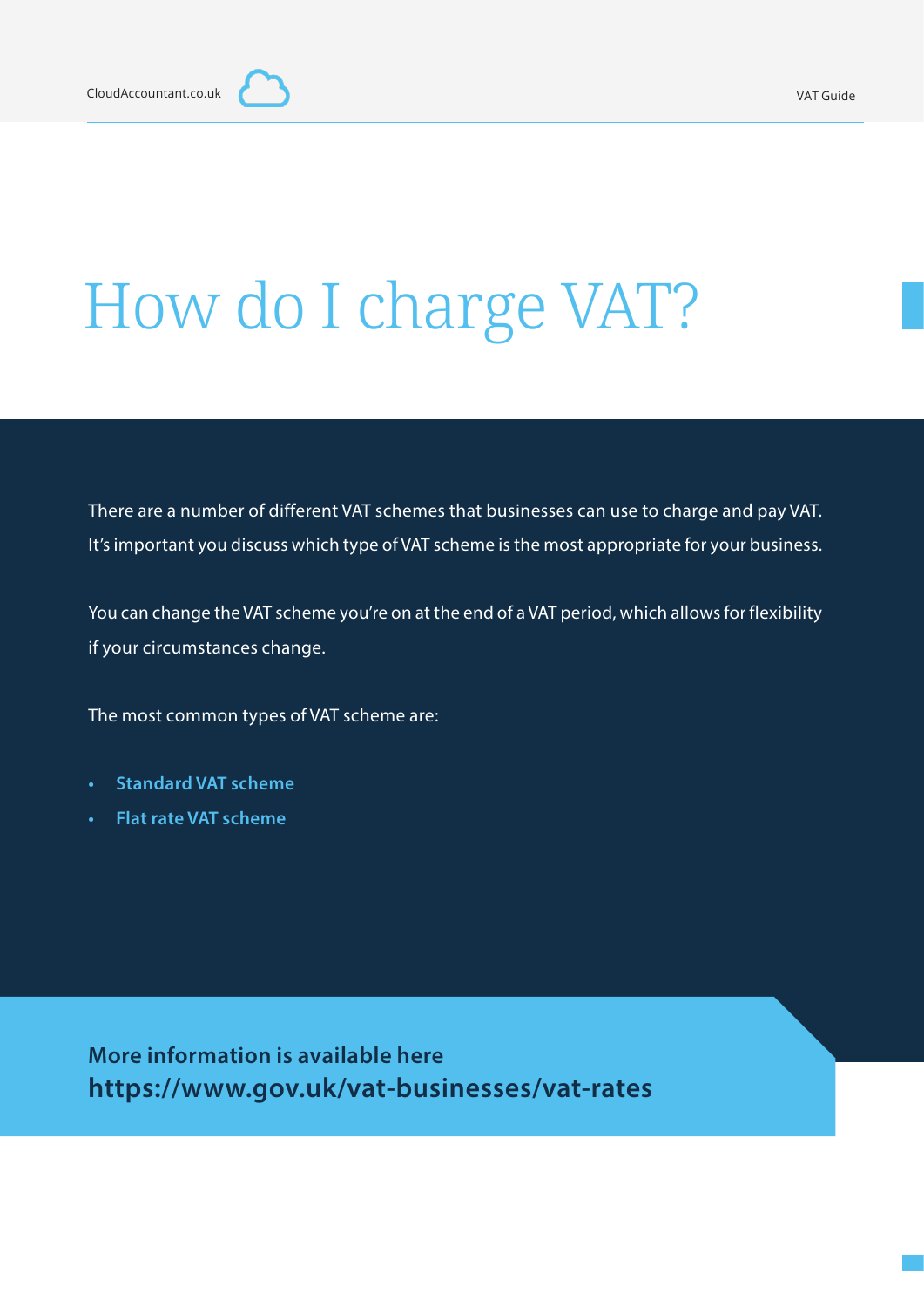#### Standard VAT scheme

All your sales and purchases must be recorded and a quarterly VAT return and payment submitted to HMRC. The amount you pay is calculated by deducting the VAT you've incurred in purchases from the VAT you've collected in Sales. If the former is higher, you'll receive a refund.

#### Flat rate VAT scheme

The flat rate VAT scheme is only for businesses with a turnover of £150,000 per year or less and is popular with small businesses and sole traders.

You still charge the standard VAT rates on your sales however you pay a lower fixed rate of VAT to HMRC. The rate you pay depends on the type of business and its principal activity. It does come with some restrictions including that you cannot reclaim VAT on purchases except for certain capital items over £2,000, such as furniture or computers.

There is also a 1% discount for your first year as a VAT registered business on the Flat Rate Scheme.

If you are already registered under the Flat Rate Scheme and your turnover exceeds £230,000 you will have to change over to the standard scheme.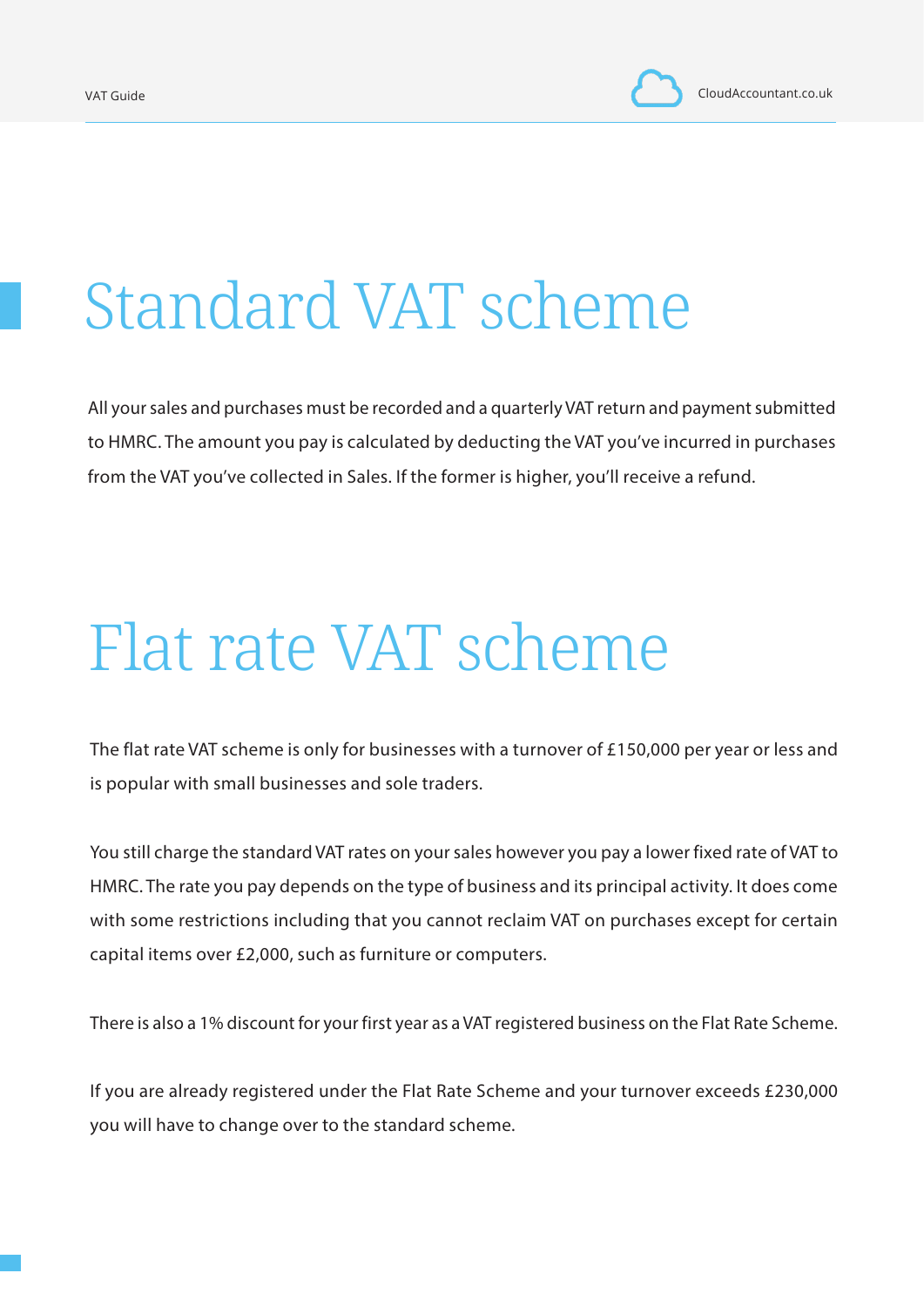#### Cash basis

Cash accounting means you only report the VAT figures on the Sales and purchases that have been paid for. So, if a customer is late paying the invoice, you won't have to record this on your VAT return until you've received payment. Likewise, if you are charged VAT by your suppliers, you cannot reclaim this until you have paid the invoice.

This scheme was designed to support cash flows in smaller businesses and avoid the scenario where you must pay VAT to HMRC before your customer has paid you. Understandably, this is a popular option for SMEs.

This scheme is only available for businesses with a turnover below £1.35 million per year.

#### Accrual basis

The figures are reported even if the invoices have not been paid by your customers which can put pressure on a business's cash flow. It is important to have a system in place to ensure invoices get paid on time as if there are several outstanding invoices, you can quickly run into issues which impact on the cash you have available to re-order stock, pay rent, salaries etc.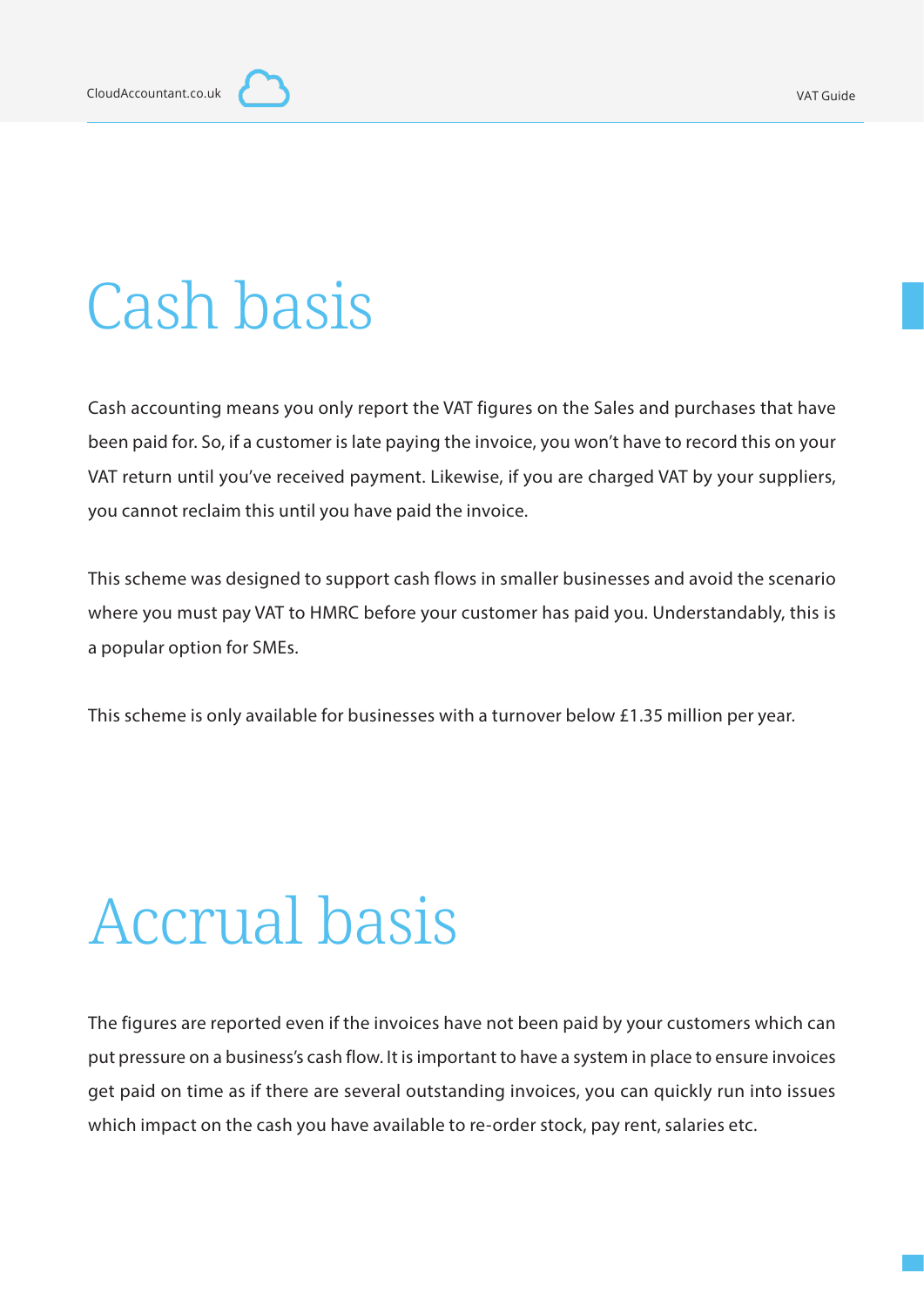#### When are VAT returns due?

For monthly and quarterly VAT returns, the deadline for submission is always one calendar month and seven days after the end of your VAT period e.g., if the quarter end is April, the VAT submission and payment is due by 7th June.

Annual VAT returns are due 2 months after the end of the return period.

You can see the full breakdown of VAT rates and the various schemes on the gov.uk website.

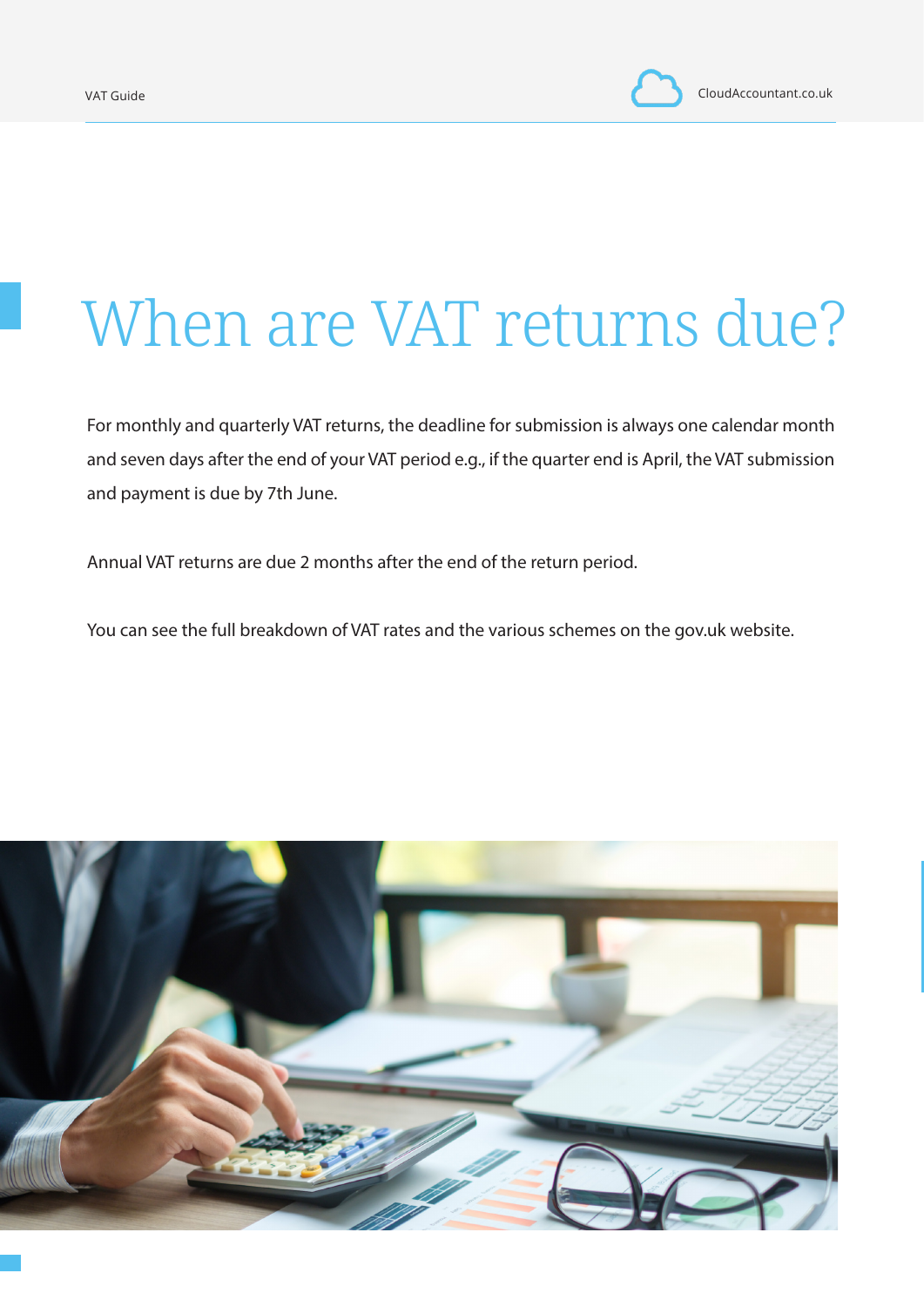#### Annual accounting method

This is only available to business who turnover less than £1.35 million per year. Instead of filing your VAT return 4 times a year, you submit one every 12 months.

You will pay HMRC quarterly or 10 times each year with an amount determined by your last VAT return. HMRC will write telling you when your instalments are due and how much they'll be.

As the payments are an estimate, you may have to pay a 'balancing fee' to correct any discrepancies, in addition to the final payment for the year. Or you may be refunded for overpayment.

Although this option can help with budgeting throughout the year, the danger of an unexpected fee or overpaying and not be able to direct that money into growing the business, means this is not a very popular way to manage VAT.

**More information is available here https://www.gov.uk/vat-returns**

To learn more about small business VAT or for advice on which type of VAT is best for your business, speak to a member of the team today. Call: 01625 300 300.